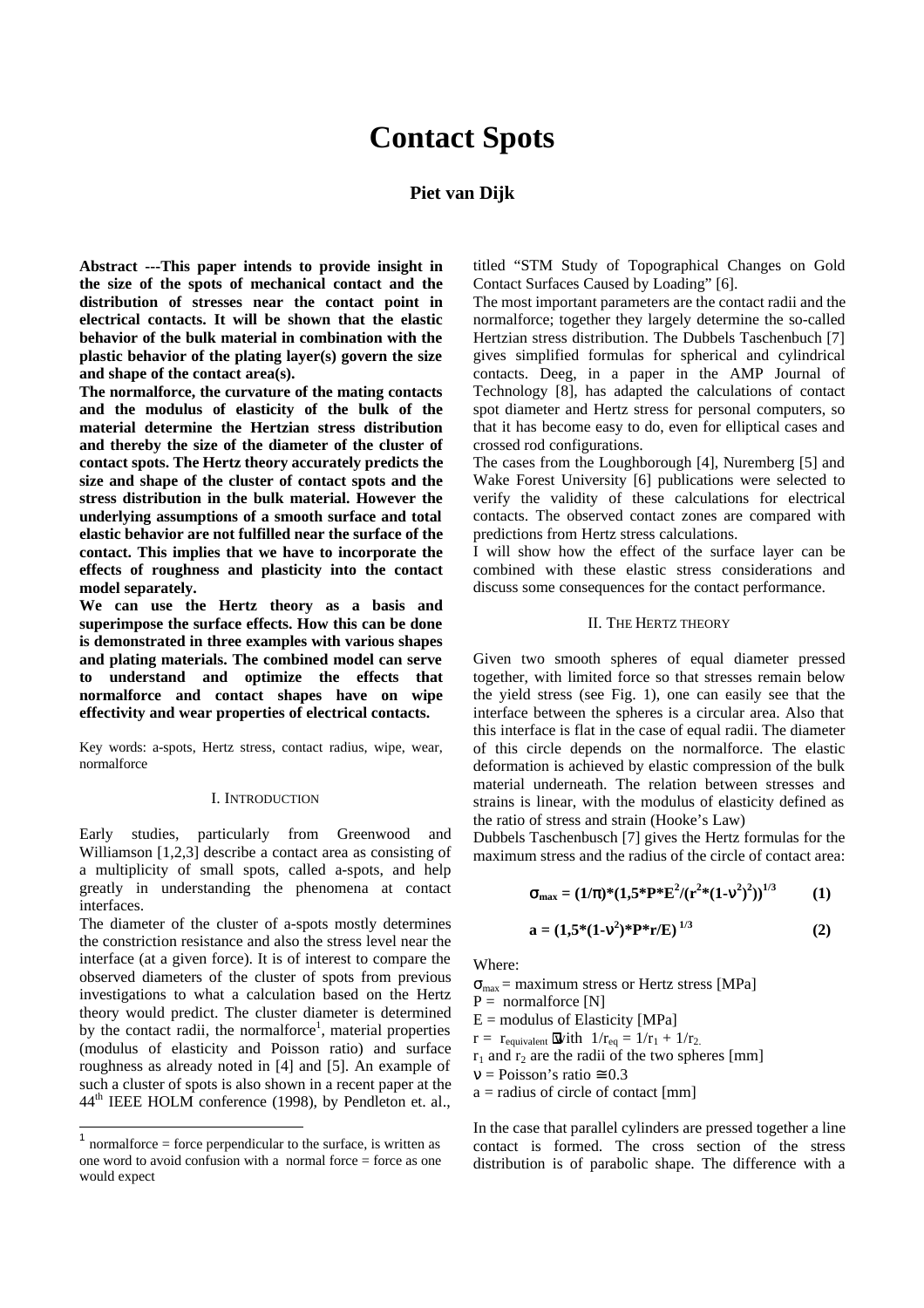point contact is that the interface is of rectangular shape and the stresses are an order of magnitude lower due to the longer length of the stress distribution. Stamped and formed line contacts generally do not have a uniform contact pressure over the full length; they are mostly less well defined than point contacts.



Fig. 1. Stress distribution between two spheres [7]

**Maximum Hertz stress versus Normalforce E = 120 000 MPa**



Fig. 2. Maximum Hertz stress as a function of normalforce, according to formula (1)

**Contact spot diameter versus Normalforce**



Fig. 3. Contact spot diameter according to the formula (2)

The formulas (1) and (2) do not apply to elliptical situations. In such more complex cases software can be used based on a publication by E.Deeg [8], an article that

according to its author could have been subtitled: "What if Heinrich Hertz would have had a personal computer?" For symmetrical cases the results from this program are of course identical to the results from the formulas (1) and (2).

#### III EXAMPLES

# Example 1.

The first example that I want to discuss is taken from my previous publication in Loughborough [4].

I showed wear tracks made with a sphere-to-flat configuration, normalforces of 1, 2 and 5 N, for respectively gold plated, tin plated and unplated contacts. The contact radius was 3.2 mm.

Results from Hertz calculations for this configuration are listed in table 1.

| Force | Cluster diameter | Max. stress |
|-------|------------------|-------------|
|       | [µm]             | [MPa]       |
|       | 66               | 436         |
|       | R3               | 549         |
|       |                  | 745         |

Table 1. Results from Hertz stress calculation with 3.2 mm radius and modulus of elasticity 120 000 MPa

The wipe track with 1 N normalforce on the gold plated contact is slightly wider than the theory suggests, 80 μm instead of 66 μm, see Fig. 4.



Fig. 7 Wipe track for gold, clean

 Fig. 4. Wipe track with gold plated contacts and a normalforce of 1 N.

This increased width can be explained very well by the effects of:

- roughness
- shear stress due to friction under motion.

I measured the roughness in this particular case and compared this roughness height to the radius and contact spot dimensions, as shown in Fig. 5.

With tinplated contacts and 2 N normalforce, the wipe track widens during wiping because of the strong plastic deformation of the very soft tin layer combined with a high coefficient of friction (Fig. 6). The calculated spot width of 83 μm (table 1) is in good agreement with the track width at the point wear initial contact is made, considering the effects of softness of tin and roughness.

During the wiping motion the 3.5 μm thick tin layer deforms and the crown of the radius flattens. The hardness of the tin is so low that the plating thickness now plays an important role and the contact spot size is no longer determined by the Hertz stress alone.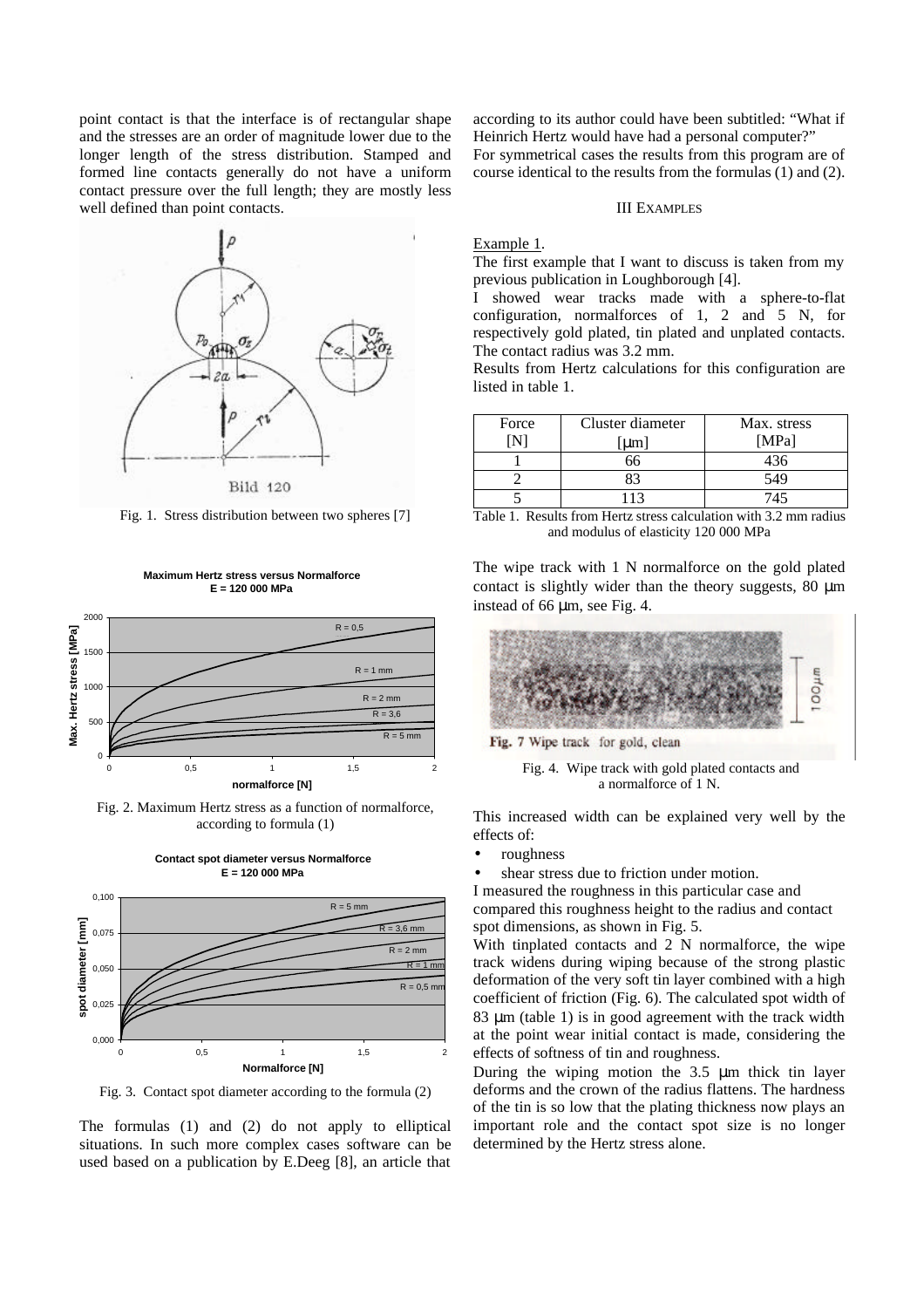

Fig. 5. Graph showing the measured roughness (top part) and the roughness range compared to the theoretical distance between undeformed surfaces (lower part)



Fig. 6. Wipe track with tin plated contacts and a normalforce of 2N.

With unplated tinbronze and 5 N normalforce the Hertz calculation predicts a track width of 113 μm. Fig. 7 shows a width of about 130μm. The result of this comparison is quite reasonable considering that there is an effect of plastic deformation because of shear stresses during wiping. The effect of roughness is getting less important at higher forces.



Fig.15 Wipe track for phosphorbronze, etched

Fig. 7. Wipe track with unplated contacts from CuSn6 and a normalforce of 5 N.

## Example 2

The second example is a gold over nickel plated tinbronze contact with a crossed rod geometry, the receptacle has a radius of 0.75 mm, the pin has a radius of 0.35 mm. Formulas (1) and (2) cannot be directly applied because of the elliptical shape of the contact area. Applying an average contact radius of 0.55 mm and a normalforce of 0.7 N in

formula (2) predicts a contact cluster diameter of 33 μm. The contact ellipse can be calculated exactly using the program as proposed by Deeg. This results in a value for the length of 40  $\mu$ m and for the width of 24  $\mu$ m. I showed this second example in my presentation in Nuremberg, however it was not included in the proceedings due to time pressure. Fig. 8 shows the arrangement of the two cylindrical surfaces, mated in a crossed rod configuration. The 0.35 mm radius of the pin is perpendicular to the plane of the cross-section and cannot be seen. Fig. 9 shows a SEM picture from a cross-section through the contact interface of Fig. 8. From this picture the prediction of 40 μm length appears very accurate.



Fig. 8. Cross-section of pin and receptacle. The pin thickness is 0.4 mm, the receptacle material is 0.25 mm thick. The receptacle has a contact radius of 0.75 mm.



Fig. 9. SEM picture showing the cross-section of Fig. 8 at larger magnification with the gold (white) and the nickel layer (dark grey) near the contact point

This pin-receptacle combination has also been modeled and analyzed. The left side of the picture in Fig. 10 shows the distribution of von Mises stress in the material of the pin, and the picture at the right side shows the solid (computer) model. The thickness of the plating layer is the dark line at the contour, and is at the same scale as the picture at the left.

From this comparison it is clear that the cluster size is large in diameter (40  $\mu$ m) and depth (100  $\mu$ m) when compared to the thickness of a plating layer  $(1-2 \mu m)$ . The plating layers behave like a membrane and it is obvious that the values of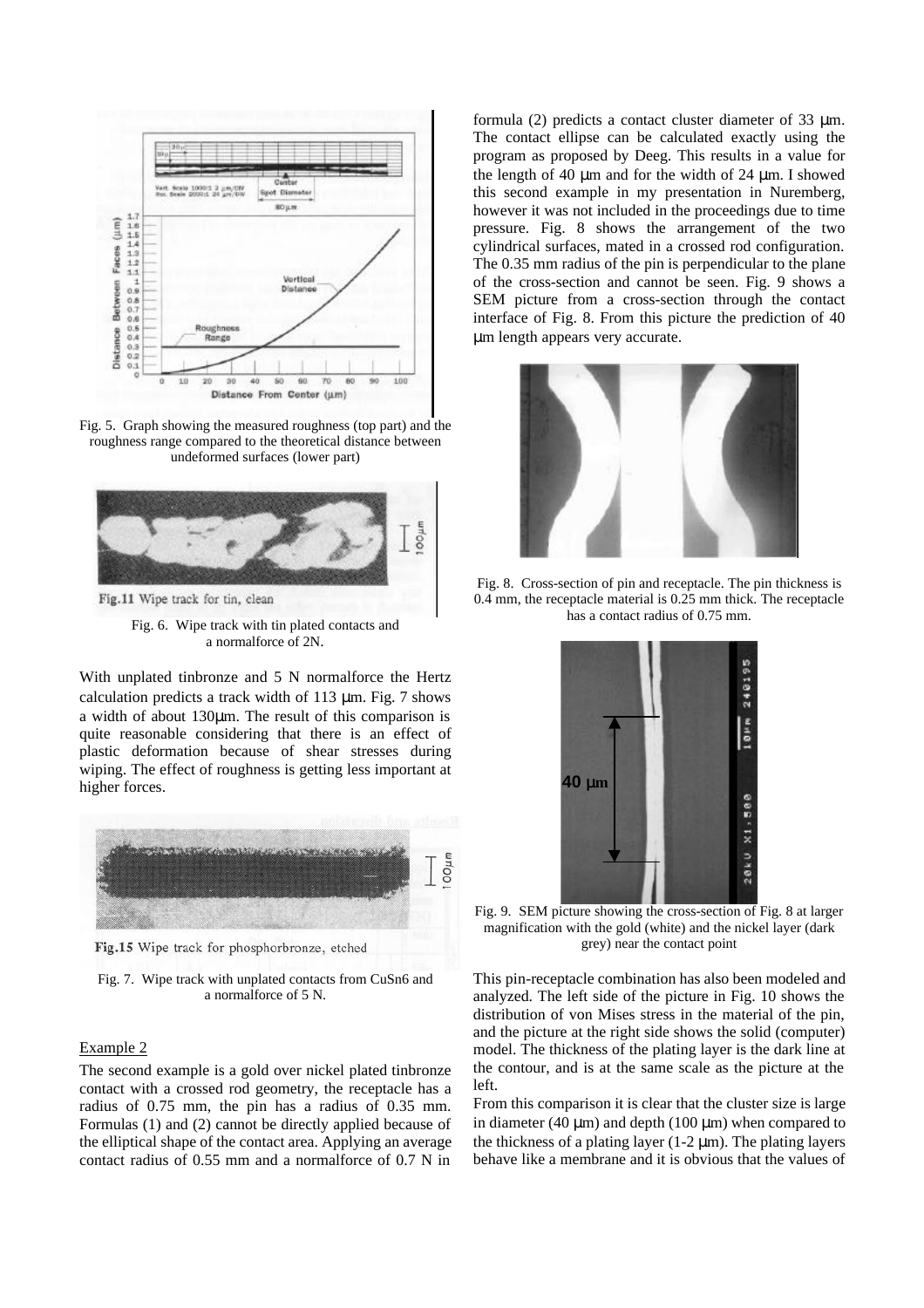the modulus of elasticity and Poissons' ratio from the bulk material should be used in the calculations of elastic deformation. Also one has to keep in mind that the Hertz stresses in these calculations are the stresses perpendicular to the contact surface and can be much higher than the specified values for yield stresses, because yield stresses refer to von Mises stresses $2$ .



Fig. 10. Distribution of von Mises stress near the contact area (left) and a computer model showing a 1 μm thick plating layer (right, dark contourline)

## Example 3

Another example is taken from a publication by Pendleton et.al.[6]. Scanning tunneling microscopy has been used to show the deformation of a flat contact surface after mating with a 1.6 mm ruby sphere at normalforces of 0.1, 0.25, 0.5 and 1 N. That resulted in a number of excellent pictures that stimulate visualisation of the contact surface. It gives data to verify the validity of the Hertz calculations and reason to comment on the plastic behavior of the surface layers. The first picture (Fig. 11) shows the STM picture of the deformed layer. Due to the enormous vertical magnification the surface looks mountainous like the Alps, however Fig. 12 shows the realistic proportion with equal scales horizontally and vertically. It is mentioned in ref. [6] that typical slopes range from 5-20 degrees. Fig. 14 shows the plastically deformed surface areas and the authors of the article note that the force divided by the area amounts to 2780 MPa, much higher than the 150-400 MPa that they expected from literature. They conclude that 80-90% of the load is carried by elastically deformed asperities or those that are plastically deformed to a lower degree than the measurement threshold in their experiments.

I regard such a large contribution of elastic stresses as highly unlikely and believe that the local stress level on cobalt hardened gold is underestimated. The roughness profile in Fig. 12 shows a representation of a typical high area, with a contact radius of about 5 μm. It follows according to Hertz that if this hill is touched by a hill at the other side it yields plastically at very small deformation. Forming a contact spot of only 0.3 μm diameter elastically requires a stress level of about 2700 MPa! The elastic flattening is in this case only 0.01 μm!

I conclude that the yield stress, measured at this scale and in this way, is much higher than 150-400 Mpa. An article from Fluehmann [9] mentions 2130 MPa and 2660 MPa  $(217 \text{ kgf/mm}^2 \text{ and } 271 \text{ kgf/mm}^2)$  under compressive stress. The stress level will exceed the commonly listed maximum yield stresses, because of work hardening, and because the yield stress under compression can be much higher than the yield stress in tension.

The observation in [6] that force increases in an almost linear fashion with surface area (Fig. 7a in [6]) is another indication that elastic stress does not play such a big role. Let us take a look at the size of the spot. Hertz calculation predicts a contact spot diameter of 46μm and a maximum Hertz stress of 901 MPa. The contact spot diameter of 46 μm is almost exactly what we see in Figs. 11, 13 and 14.

Gold surface after loading at 1 N with a 1.6 mm ball



Fig. 11. Surface impression from a 1.6 mm ruby ball on a 1.25 μm gold layer over 1.25 nickel over a tinbronze (CuSn6) substrate. [6]



Fig. 12. A proportional representation of a typical peak from Fig. 11 [6]

 2 Von Mises stresses are tensors calculated from the differences between the stresses in three independent directions and represent the tendency for plastic yielding.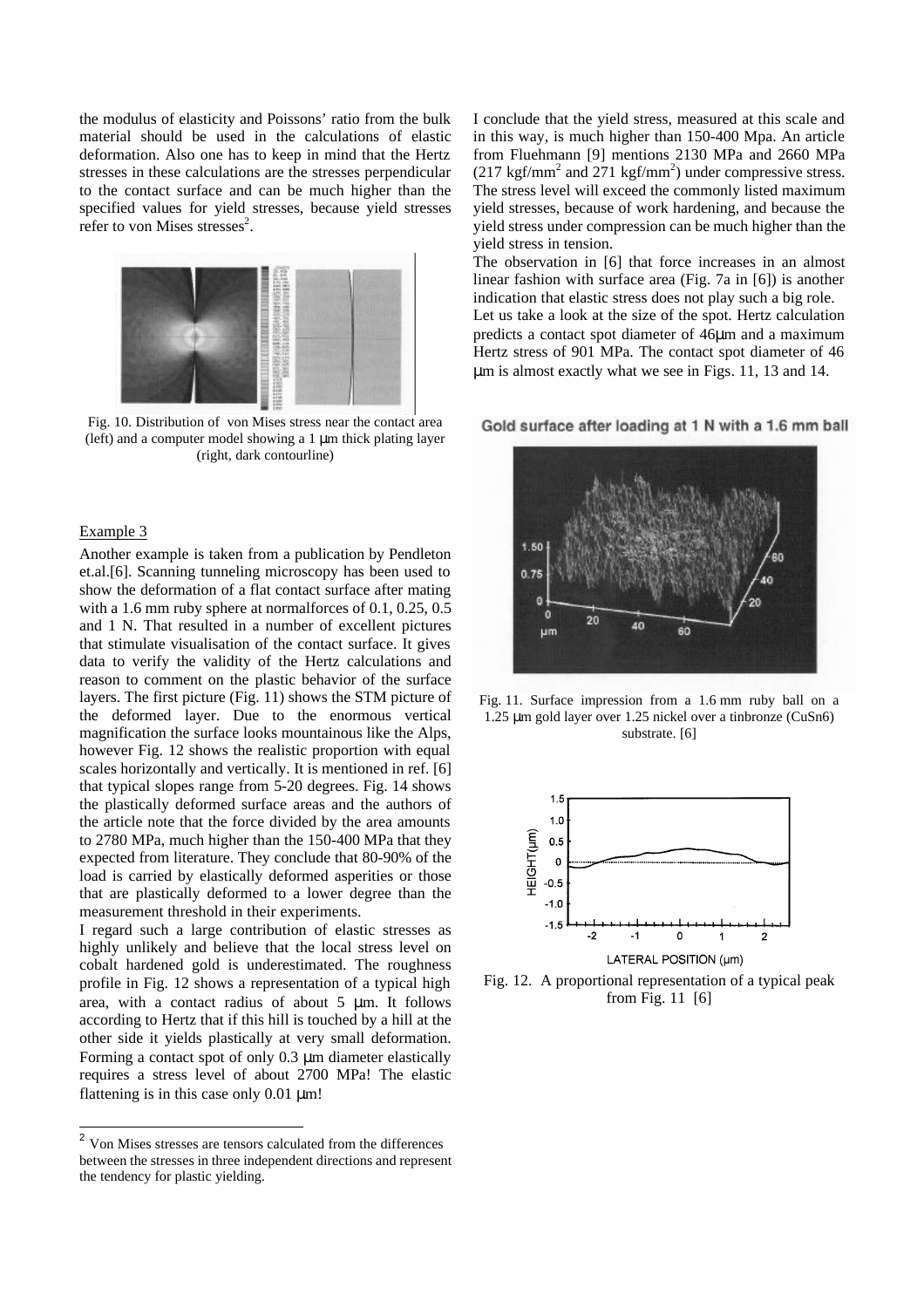# Difference picture



Fig. 13. The profile from Fig. 10 deducted from the undeformed profile, representing the changes due to the plastic deformation caused by the ruby ball [6]



Area plot

Fig. 14. Area plot, showing the projection onto the lateral plane of the difference picture of the change produced by indentation [6]

#### IV DISCUSSION

In the real world we will generally not see smooth spheres and parallel surfaces, but various combinations of flat, spherical, elliptical and cylindrical surfaces. We can generalize these into point contacts and line contacts. At a given force there is an order of magnitude difference in Hertz stress between these cases. It is quite understandable that Kantner and Hobgood [10] find that field data at low forces  $(≤1 N)$  show that point-to-point contacts are more reliable than line contacts. They made a slight mistake when they used the modulus of elasticity of the plating layers in their Hertz stress calculations.

The reality in contact physics is too complex to use the Hertz stress simply as an indicator for contact performance as they propose. Mroczkowski [11] and Fluss [12] explain this very well in their respective articles.

Hertz stress considerations remain useful insofar that the combination of normalforce and Hertz stress says something about two important performance aspects: wipe effectivity and wear behaviour.

A sharper radius will improve the effectivity of the wiping motion as demonstrated by Brockman, Sieber and Mroczkowski [13]. However, a sharper radius is also likely to increase wear. For contact designers the challenge is to find the right combination of normalforce and contact geometry to have as well a good wiping action as sufficient wear resistance.

At low normalforce these considerations become more critical, especially when low normalforce combined with high compliance makes contacts move more easily. In the presence of contaminants geometries with larger radii tend to let contacts ride on top of contaminants rather than push the contamination aside, thereby causing intermittences.

# V CONCLUSIONS

- 1. The Hertz stress calculation predicts the diameter of the contact spot cluster very well. Doubling the force generates a 26% increase of stress level and cluster diameter. Reducing the radius to half of its size increases the stress level by 59% and the cluster diameter by 26%
- 2. Increasing the surface roughness increases the cluster diameter. This effect is mostly of secondary importance.
- 3. It is the plastic deformation that determines the sum of the surface areas of individual spots. Doubling the force doubles this sum of areas in two ways, individual areas grow and the number of areas increases as well.
- 4. Increasing the Hertz stresses in a given configuration makes the wiping motion in electrical contacts more effective.
- 5. Increasing the Hertz stress in a given configuration will increase the sliding wear of electrical contacts.
- 6. Hertz stress should not be regarded as a design parameter, but rather as a design consideration.
- 7. The modulus of elasticity of the bulk material must be used in Hertz stress calculations; the properties of plating layers do not play a significant role. (Except for calculations on individual a-spots)
- 8. The stress at the interface is locally much higher than the generally specified macroscopic yield stress

#### Acknowledgements:

I thank Brian Williamson and Emil Deeg for reviewing the concept, Bill Pendleton and his co-authors for sharing their pictures and the colleagues of the Brite-Euram ELECON group for their review and valuable discussions of this theme.